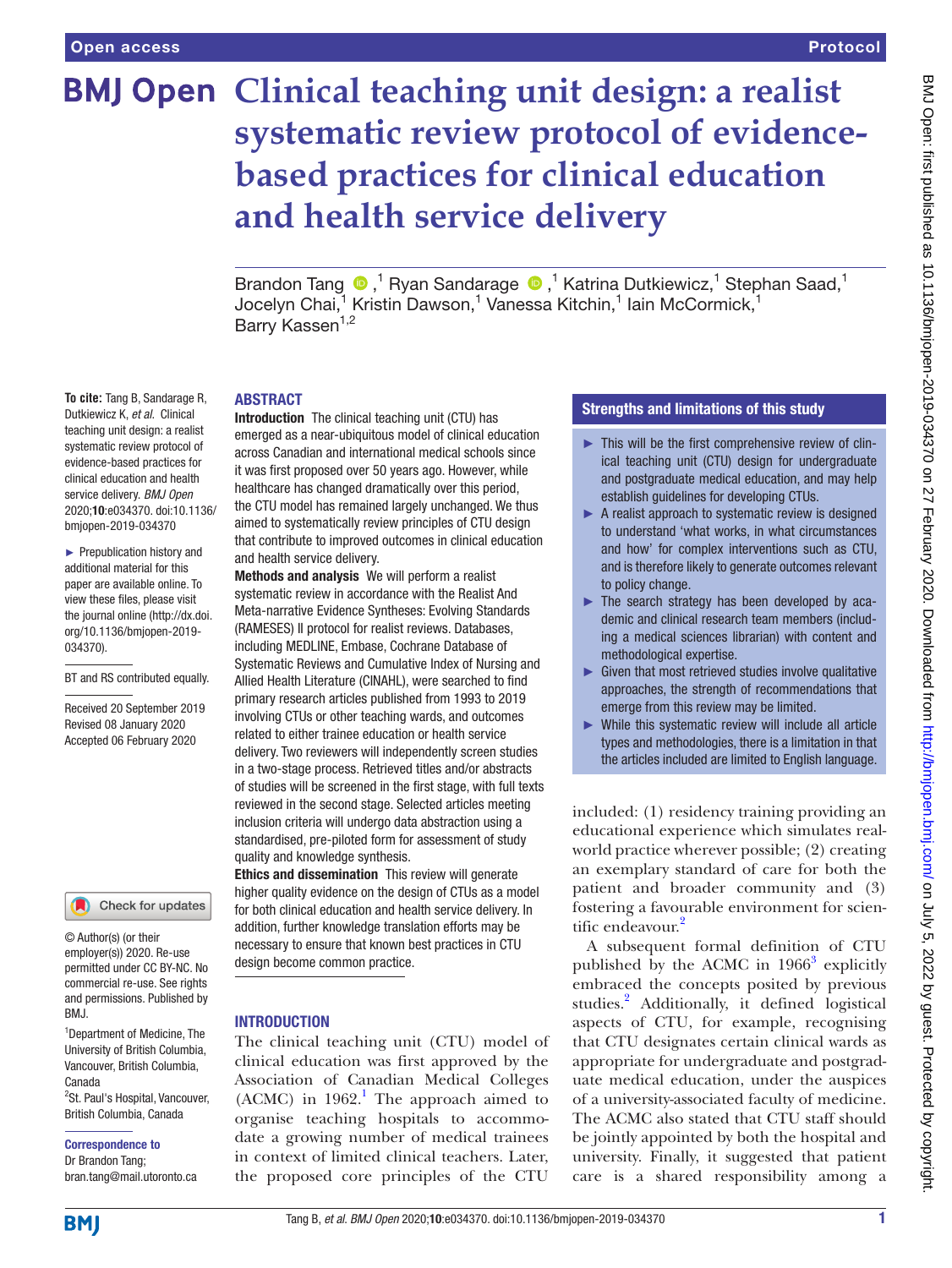clinical team including a staff physician and trainees at various levels, who assume graded responsibility reflective of their level of training.

# CTU design

While many of the original principles of CTU still hold true today, the broader health system landscape has changed dramatically, including changing population and disease demographics, novel medical technologies, shifts in healthcare delivery and novel professional roles for healthcare providers.<sup>[4](#page-3-3)</sup> Hence, while the CTU model has remained largely unchanged over the past 50 years, it is unclear whether it reflects the demands of today's healthcare environment.

Our initial review of the literature suggests that evidence-based design of modern CTUs is limited. Some common practices such as structured interdisciplinary rounds and hospitalist-run short-stay units appear to have some degree of proven benefit.<sup>56</sup> However, modern practices in CTU design are largely based on clinical intuition and experience, as opposed to empirical evidence. The proposed systematic review aims to identify principles of CTU design that contribute to improved outcomes in clinical education and health service delivery. We are hopeful that identifying evidence-based principles of CTU design will help inform redesign of the modern CTU, in accordance with the reality of healthcare in the 21st century.

Our project will lay the foundations for: (1) current resource allocation and staffing for CTUs, (2) future intervention-based studies on principles of CTU design and (3) alternative models of clinical education. This project, therefore, holds considerable potential for both immediate educational and health system relevance.

#### Methods and analysis **Design**

The proposed study will use a methodologically rigorous realist approach to systematic review in accordance with the Realist And Meta-narrative Evidence Syntheses: Evolving Standards (RAMESES) II publication standards for realist reviews.<sup>78</sup> Our study began on 1 April 2019 with an anticipated end date of 1 December 2020. A comprehensive literature search strategy has been developed and executed with the assistance of a medical librarian. Appropriate inclusion and exclusion criteria have been developed. Currently, retrieved articles are undergoing a two-step screening process, in accordance with Preferred Reporting Items for Systematic Reviews and Meta-Analyses reporting guidelines, to select full-text articles for inclusion in the study, presented in [online supplementary file](https://dx.doi.org/10.1136/bmjopen-2019-034370) [1.](https://dx.doi.org/10.1136/bmjopen-2019-034370) A data collection spreadsheet will be designed to extract both a priori and data-driven themes of CTU design from selected articles. Findings will be communicated via both qualitative and quantitative synthesis in accordance with realist review approaches.

Our review was limited to include studies published in 1993 or later, which would be more likely to reflect aspects

of CTU relevant to today's healthcare environment. This cut-off year was selected given the publication of a landmark opinion article in 1993 which called for reform and modernisation of the CTU.<sup>1</sup>

# Study objectives

- ► Primary question:
	- Which principles of CTU design contribute to improved outcomes in clinical education and health service delivery?
- ► Secondary questions:
	- In what contexts (country, clinical specialty and so on) has the design of CTUs been examined?
	- Which principles of CTU design have the highest quality supporting evidence?
	- Which interventions in CTU design have the largest impact on clinical education and health service delivery?
	- What gaps exist in the CTU design literature that suggest areas for future study?

# Eligibility criteria

# Inclusion criteria

This review will include the following studies:

- ► English language studies.
- ► Primary research studies (including but not limited to observational, descriptive and survey studies).
- Studies based in an inpatient CTU (or any teaching unit) that involves either resident physicians and/or medical students.
- ► Studies with outcomes related to trainee education and/or health service delivery.

# Exclusion criteria

- ► Non-English studies.
- ► Not a primary research study, including systematic reviews, meta-analyses, conference abstracts, and editorial/opinion articles.
- Study is based in a non-CTU setting, or setting that does not involve the education of either resident physicians or medical students.
- ► Outcomes do not relate to either trainee education or health service delivery.
- ► Publication date 1992 or earlier (inclusive).

We did not limit our inclusion criteria to interventionbased studies, after preliminary literature searches suggested that many studies with outcomes relevant to CTU design were qualitative or observational, but without a discrete intervention.

## Search strategy to identify relevant studies

We searched Ovid MEDLINE (1946 to present, in-process and other non-indexed citations), Ovid Embase (1974 to 21 May 2019), Ovid EBM reviews—Cochrane Database of Systematic Reviews (2005 to 21 May 2019), Ovid EBM reviews—Cochrane Central Register of Controlled Trials (May 2019), EBSCO Cumulative Index of Nursing and Allied Health Literature (CINAHL) (1982 to present), EBSCO PsycINFO (1806 to present), EBSCO ERIC (1969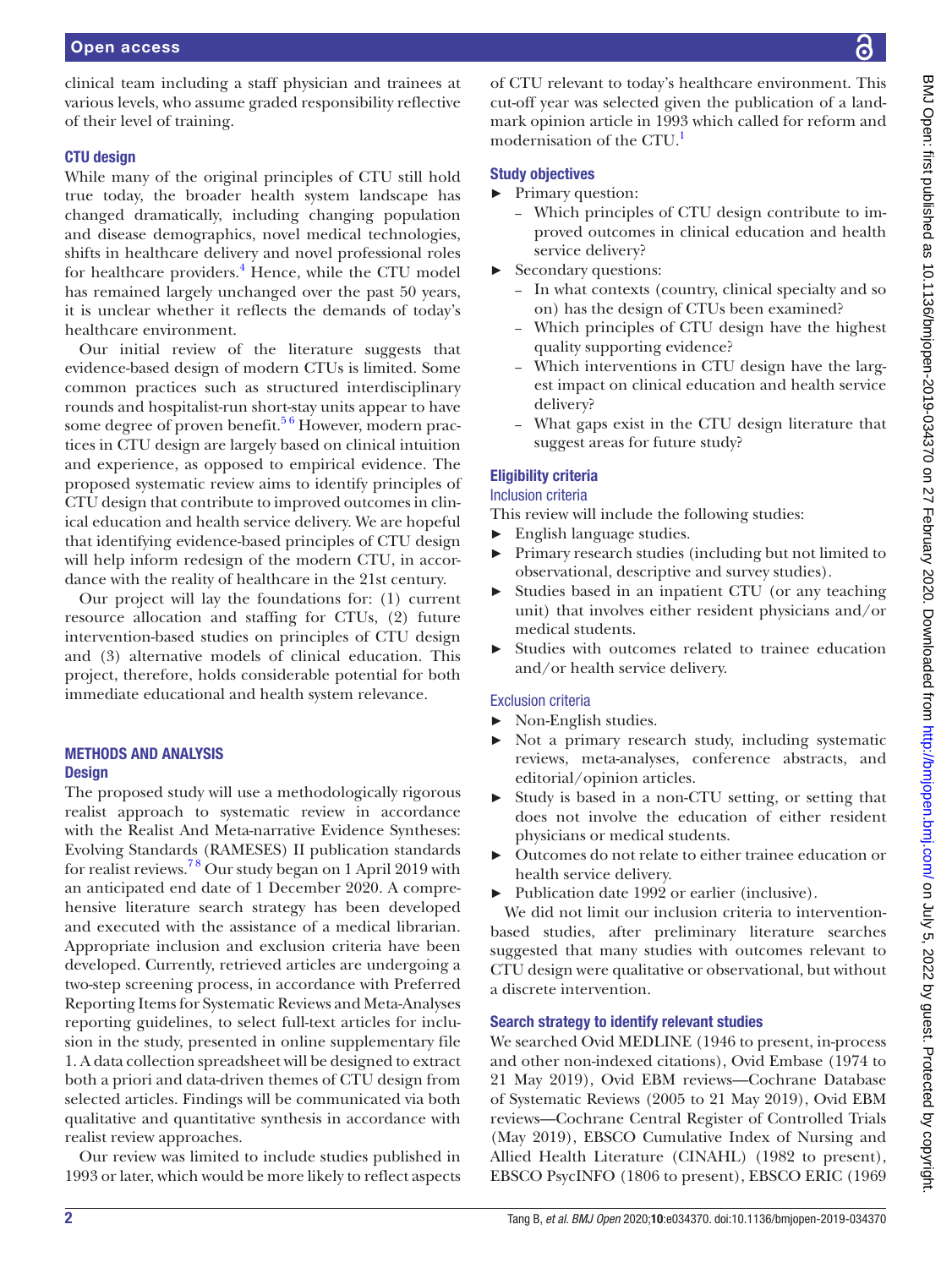to present), ProQuest Dissertations and Theses Global (1861 to present) and UBC's CiRcle (institutional repository of dissertations and theses), to identify articles addressing the subjects of teaching units and teaching teams in academic medical centres. The search strategies were translated using each database platform's command language, controlled vocabulary and appropriate search fields. Medical subject heading terms, Emtree terms, CINAHL subject headings terms, American Psychological Association thesaurus terms and text words were used for the search concepts of 'clinical teaching unit', 'teaching rounds', 'academic medical centres' and 'residents/medical students'. Searches were limited to articles published from 1993 onwards. A sample search strategy can be found in the [online supplementary file](https://dx.doi.org/10.1136/bmjopen-2019-034370) [2.](https://dx.doi.org/10.1136/bmjopen-2019-034370) Restrictions according to status of publication (eg, in review, accepted, in press) or specific types of records (eg, commentaries, letters, editorials) were not applied. We limited our study to English language articles given the limited resources at our institution to appropriately search, screen and analyse studies in languages other than English.

## Selection of studies for inclusion

Two reviewers will independently screen studies in a twostage process. In the first stage, titles and/or abstracts of studies retrieved using the search strategy and those from additional sources will be independently screened by two review authors using Covidence software, to identify studies that potentially meet inclusion criteria. In the second stage, the full text of these potentially eligible studies will be retrieved and independently assessed for eligibility by two review authors. Any disagreement over the eligibility of studies will be resolved through discussion with a third reviewer.

## Data extraction and management

A standardised, pre-piloted form will be used to extract data from included studies for assessment of study quality and evidence synthesis. Extracted information may include: study purpose; study setting; study population; participant demographics and baseline characteristics (both patients and clinical trainees); details of the intervention and control conditions (if applicable); study design; recruitment and study completion rates; outcomes and times of measurement (related to clinical education and/or health service delivery); categorisation of the study according to the Star Model (strategy, structure, human resources, incentives, information and decision support, and culture) $9$ ; suggested mechanisms of intervention action; information for assessment of the risk of bias. However, the data abstraction form will be iteratively refined throughout the data abstraction process based on emergent outcomes and themes from included articles. Two review authors will extract data independently, and discrepancies will be identified and resolved through discussion (with a third author where necessary). Missing data will be requested from original study authors.

# Data synthesis and analysis

We intend to employ a realist approach to knowledge synthesis. Realist research uses mixed methods (qualitative and quantitative) data to generate contextmechanism-outcome (CMO) hypotheses regarding the intervention of interest. In other words, it aims to understand 'what works for whom, in what circumstances, in what respects and how' for complex interventions such as CTU.[7](#page-3-5) Based on an analysis of knowledge synthesis strategies by Kastner *et al*, [10](#page-3-7) a realist review approach is appropriate for our study for multiple reasons:

- ► Purpose: our study aims to generate theory regarding why and how certain principles of CTU design are effective, as well as identify gaps in the CTU design literature.
- ► Outputs: given the wide range of contexts in which CTU occurs and has been studied, a realist approach is ideal given that it aims to generate highly contextualised CMO statements. By considering what works in CTU design for whom, and in what circumstances, the results of our study will be highly relevant to our intended audience of clinician teachers, educators and administrators.
- $\blacktriangleright$  Applicability: our study involves the evaluation and/ or assessment of a complex programme (CTU).

If the necessary data are available, subgroup analyses will be done for patients/clinical trainees by paediatric or adult inpatient settings, and/or by the service for which they are receiving care (internal medicine, surgery, psychiatry and so on). We will aim to categorise emergent principles of CTU design according to the Star Model, an evidence-based management tool used to guide health system design.<sup>911</sup> This framework examines macro-systems (such as CTU) according to their interdependent subsystems (strategy, structure and so on), and may help facilitate policy reform and communication by segmenting CTU into conceptual components meaningful to educators and administrators alike. Additionally, we believe that applying a framework intended for health system design may facilitate both systems thinking and process improvement in the CTU context. Risk of bias assessment will be performed for all included studies using validated tools such as the Newcastle-Ottawa Scale for qualitative studies or Grading of Recommendations, Assessment, Development and Evaluations (GRADE) system for quantitative studies.

## Potential amendments

We anticipate that there will be diverse context for included studies, such as clinical specialty, country and study designs. Given that our realist review and the emergent CMO hypotheses can only account for limited contextual variability, our published analysis may focus on a subset of retrieved articles, such as only those from internal medicine CTUs. This will increase the relevance and generalisability of our findings to the end users within a particular field, such as educators and administrators within internal medicine.